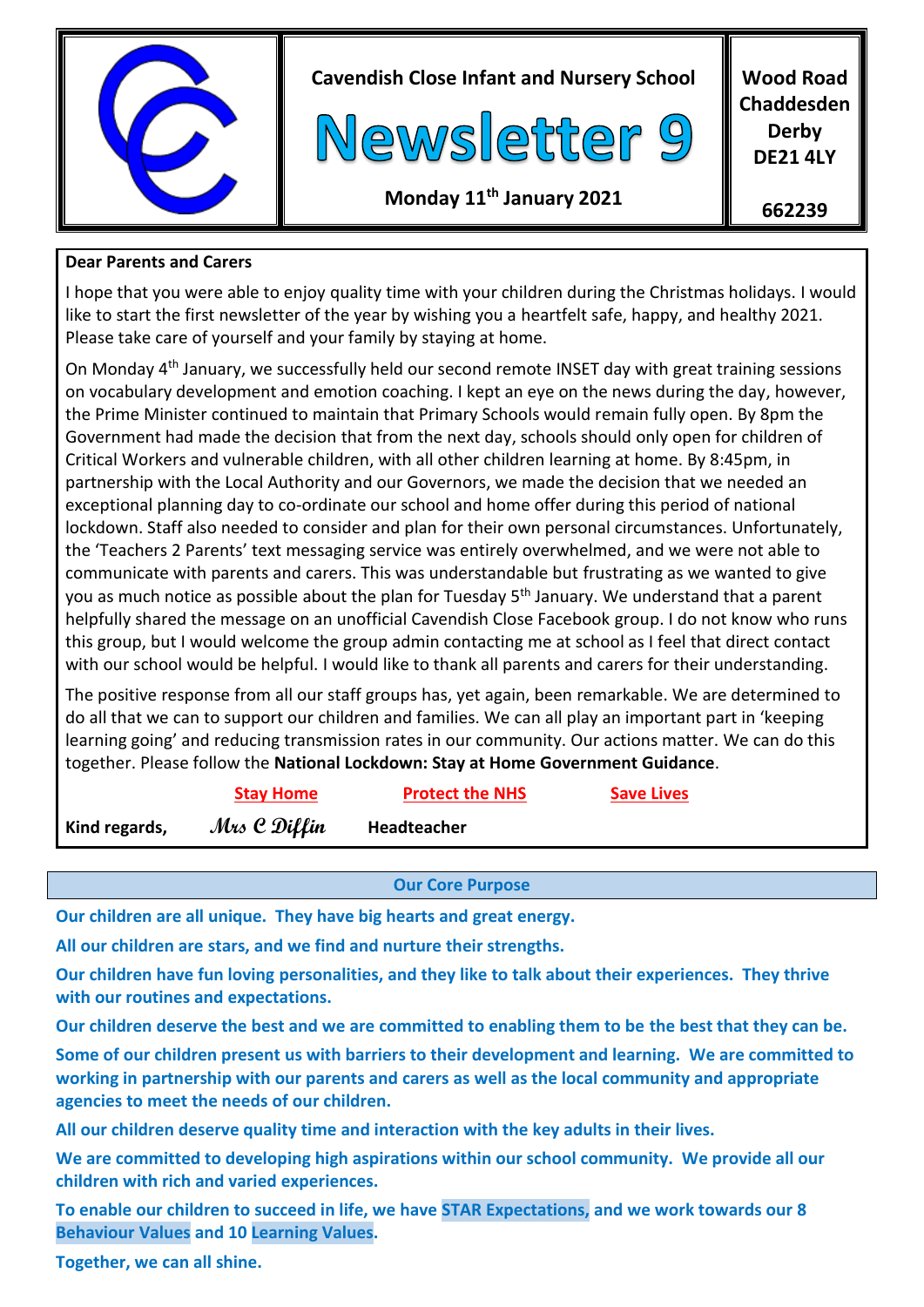

 **Demand for critical worker places is 10 times higher than it was during the last national lockdown and we are quickly becoming overwhelmed by new requests.** The Government criteria have broadened, more businesses have remained open and employers have prepared supporting letters. We have already reached our safe capacity with approximately 100 children coming to school. This is hugely concerning for us as a school. The more Critical Worker children we have in school, the fewer spaces we have for vulnerable children. The more staff we need in school, the fewer staff we have available to support home learning.

**During National Lockdown, you must not leave your home except where necessary. You should only go to work where you cannot work from home. Parents and carers should keep their children at home if they can.** Please do all that you can to support our school by keeping your children at home if you can.

If you are a Critical Worker and you are working from home, please consider having your children at home for some or all the week. This is safer for your family and our school community. This will help our school to be able to help more of our vulnerable children. I appreciate that it is challenging managing home learning and working from home, however, we must all do our best to reduce social contacts.

If you are a part-time critical worker, **you can only bring your children to school when** 

**you are at work**. **If you can keep your child safe at home, you must during this period of national lockdown**. Please be honest with us.

**How Critical is your work to the Coronavirus pandemic or the EU transition response?** Please reflect again on whether your child really needs to come during this period of national lockdown or whether you can find another safe solution. We will be communicating with Critical Worker parents and carers again this week to learn more about working patterns and to establish who is working from home as we need to consider reducing numbers of children in school by prioritising places. We would love to support you all, but it is simply not safe at this time. We are relying on your integrity. Please do all that you can to keep our school and staff safe.

I know that not all our Critical Worker parents and carers have requested school places. Thank you.

I would like to thank our Critical Worker parents and carers for keeping our essential services going during the pandemic, with a special mention to our NHS hero parents and carers – You are doing a spectacular job and we are all incredibly grateful. Stay safe. For all our parents and carers who work in education, we appreciate how hard you are working to keep children safe, cared for, and learning.

We have welcomed back to school some of our most vulnerable children with safe support packages. Unfortunately, we are not able to offer school places to any of our other vulnerable children until the overall number of children in school reduces or it becomes safer to do so. We will continue to provide high-quality support for all children who are safely staying at home. Thank you for your understanding.

The Government have recognised that younger children are not able to maintain social distancing and for this reason we must keep group sizes small. We are continuing to assess risks in partnership with our Health and Safety Professional Advisors and Derby City Council.

# **Early Years Provision**

Mrs Howett and I have written to Nursery parents and carers as the Government are currently asking Nursery classes to remain open, however, this decision is subject to change if national measures need to be tightened. Our Nursery bubble is our biggest bubble in school and so we have many concerns about how this can be done safely. Our Nursery bubble is almost full with children of Critical Workers and vulnerable children. Nursery parents and carers can choose to keep their children safe at home and to engage with Mrs Howett's excellent home learning offer. Following our consultation with Nursery parents and carers, we may need to look at additional spaces in school and additional staff. We are grateful for the patience and understanding shown by our Nursery parents and carers. Staffing shortages may mean that our offer may need to be temporarily reduced.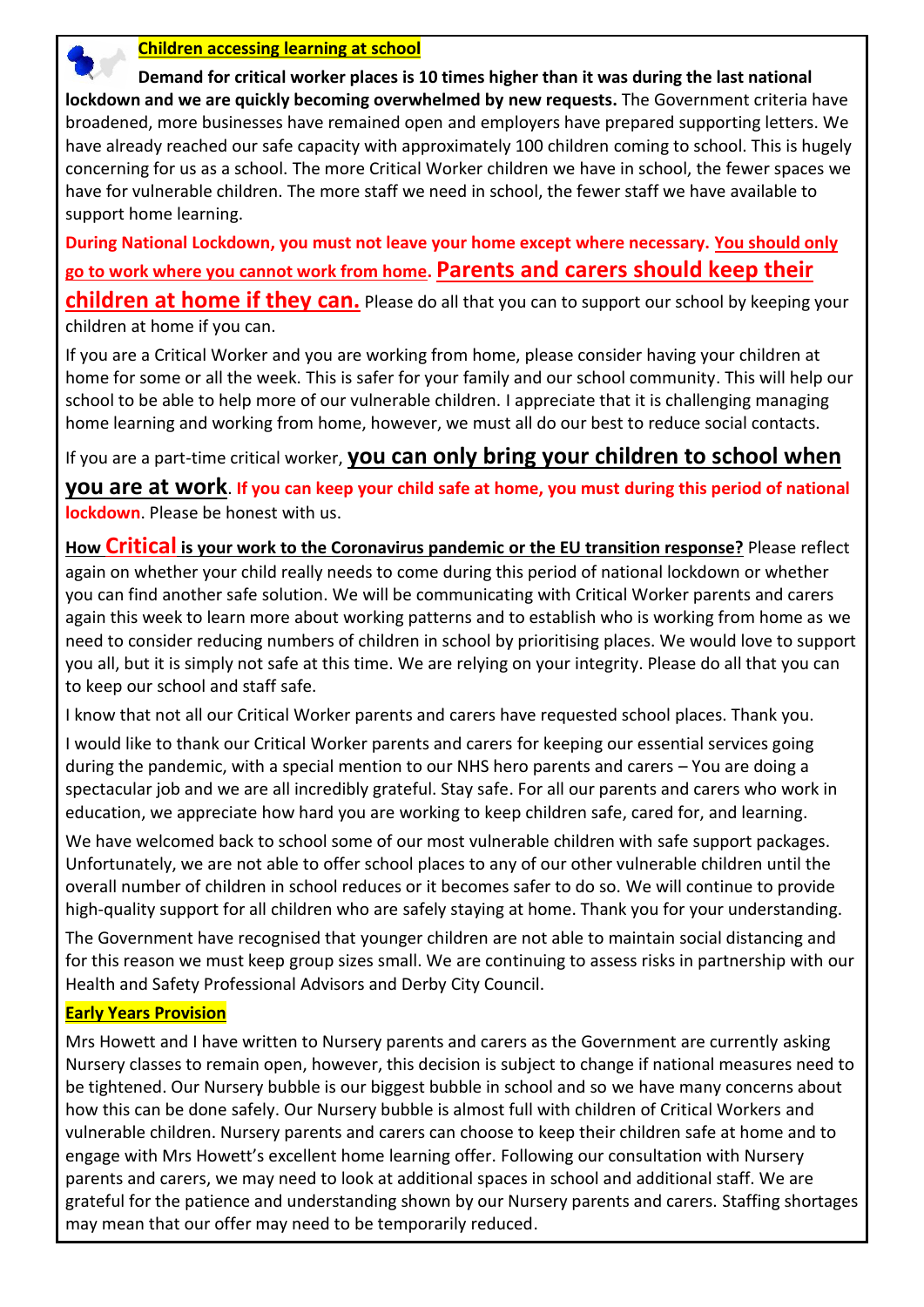

#### **Children accessing learning at home**

 Our teachers are working incredibly hard on our brilliant daily home learning plans. They are sent to you in a link using our 'Teachers 2 Parents' text messaging service and they can be found on our school website [www.cavclosei.derby.sch.](http://www.cavclosei.derby.sch/)uk in our *Home Learning* tab: *Year Group – Home Learning pages.* The children in school will be following the same plans as the children at home.

Our school promise is to find time to enjoy reading every day. Please support your child's reading by enjoying books together every day. Accessing '**Collins Big Cat eBooks**' will enable your child to continue progressing through our reading scheme.

Class bubble teams (teachers and Teaching Assistants) will make regular safe and well phone calls to their classes. We are expected to monitor engagement with home learning, and we are committed to providing support and encouragement to children and their parents and carers. Phone calls will either be from the school number or from a withheld number. Staff can speak to your child on loudspeaker if you confirm that you are present.

If you would benefit from paper copies of any resources, please let your child's class teacher know. We will do all that we can to enable your child to access the great learning that is on offer.

We are asking that you regularly share your children's work and achievements with us by email. Your child's class teacher will provide your child with feedback and encouragement to keep learning.

On our school website, you will also find all the fabulous posters and resources that we developed during the last national lockdown to support children's learning and well-being. We will be refreshing these and sharing them during the coming weeks.

Class bubble teams have all filmed a 'hello' video with an introduction message about home learning for their children and these will be sent for you to share with your children this week. The priority is establishing a home-schooling routine and creating a workspace. Your children will be able to make good use of their home learning gift from school.

**Education City** – [www.educationcity.com](http://www.educationcity.com/) Your child's Education City account is updated regularly by your child's class teacher. There are many great online learning activities so please do find time every week to have a look with your child. Many children love Education City and use it well to support their learning. The teachers can monitor how often this resource is used by the children in their class.

### **We are asking all parents and carers to do their best to support our remote education offer.**

If you have any concerns about the amount or quality of the remote education your child is receiving, you must contact your child's class teacher or the leadership team. We are continuing to build on our existing remote education.

This week, we plan to survey parents and carers so that we can identify children where access to technology and the internet is a barrier to learning. We are currently exploring solutions.

Children who are entitled to Benefits Related Free School Meals and are learning at home will be eligible for a weekly £15 supermarket food voucher. Parents and carers will receive vouchers electronically.



### **Keeping children Safe**

The best interests of children continue to come first for the Safeguarding Team.

## **If anyone has a safeguarding concern about a child, they should act on it immediately.**

 Parents/Carers can email the school's Safeguarding team to make an enquiry, to ask for help or to report a concern: [safeguarding@cavclosei.derby.sch.uk](mailto:safeguarding@cavclosei.derby.sch.uk)

The Safeguarding Team will always respond to you. I (Mrs Diffin) am our Designated Safeguarding Lead. I oversee all communication with parents and provide advice and support to the Safeguarding Team as appropriate. Mrs Howett, Mrs Asghar, Mrs Vincett, Mrs Leadbeater and Mrs Dearie are our highly skilled and experienced Safeguarding Champions.

- Parents/Carers can ring Derby Children's Social Care directly 01332 641172 (Out of hours Careline 01332 956606).
- Parents/Carers can ring the NSPCC helpline 0808 800 5000.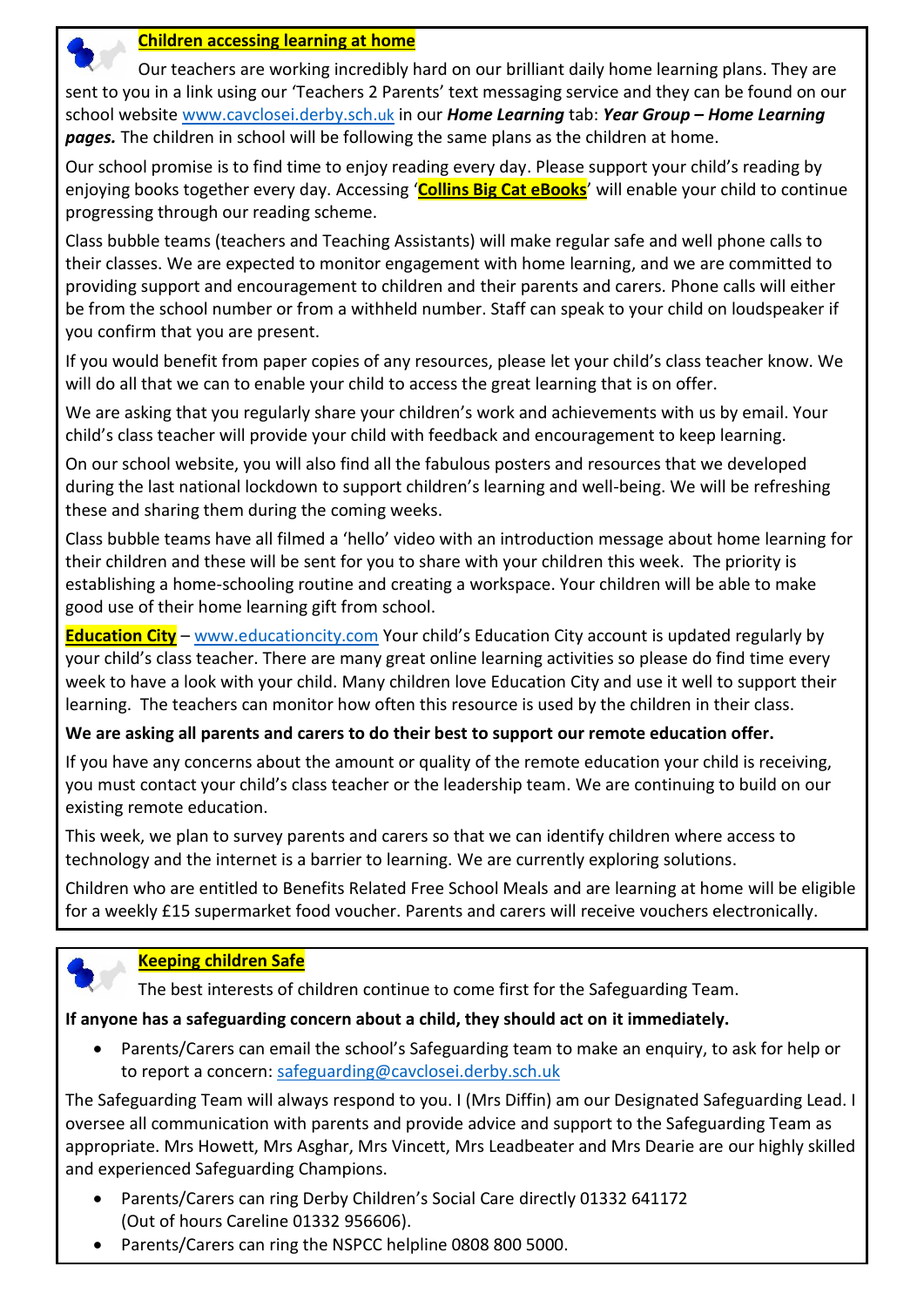

#### **School promotional Video**

 We hope that you were able to access our 'virtual online open day' to learn more about our fantastic school. The videos are on our website and we have shared them with our feeder Private, Voluntary, and Independent Early Years settings. Please support us by promoting our school in the community where you can.

### **Applying for Nursery and School Places**

We have 15-hour and 30-hour places available in our School Nursery for 3- and 4-year-olds. If we have available space, we can admit children as soon as they are 3 years old. If you would like further information about our Nursery offer or to register your child for a place, contact the School Office 01332 662239.

If you have a 'little one' younger than 3, please register your interest in our Nursery now to support our future planning. Contact the school office 01332 662239.

We have places in all year groups in school (Reception, Year 1, and Year 2). To secure places, interested parents and carers need to ring the Derby City Admissions team 01332 642730.

**All current Nursery parents and carers need to apply for a Reception place in school for September 2021. This must be done directly with Derby City Council.**

**All Year 2 parents and carers need to apply for a Junior (Year 3) place in a new school for September 2021. This must be done directly with Derby City Council.** 

The closing date for applications is 15<sup>th</sup> January 2021. The quickest and easiest way to apply is online. [www.derby.gov.uk/primary](http://www.derby.gov.uk/primary) You can apply by telephone on 01332 642730. National Offer Day is 16<sup>th</sup> April 2021.

We are continuing to strengthen the link between our school (a Derby City Council Local Authority School) and Cavendish Close Junior Academy (a Harmony Multi Academy Trust School).

| <b>Contacting School</b>                                                      |                                         |  |  |  |
|-------------------------------------------------------------------------------|-----------------------------------------|--|--|--|
| Telephone 01332 662239.                                                       |                                         |  |  |  |
| <b>Senior Leadership Team</b>                                                 | leadership@cavclosei.derby.sch.uk       |  |  |  |
| (Mrs Diffin, Mrs Howett, Mrs Asghar)                                          |                                         |  |  |  |
| <b>School Office Team</b>                                                     | admin@cavclosei.derby.sch.uk            |  |  |  |
| (Mrs Tusa, Mrs Kelly, Mrs Manners)                                            |                                         |  |  |  |
| <b>Safeguarding Team</b>                                                      | safeguarding@cavclosei.derby.sch.uk     |  |  |  |
| (Mrs Diffin, Mrs Howett, Mrs Asghar, Mrs Vincett, Mrs Leadbeater, Mrs Dearie) |                                         |  |  |  |
| <b>Inclusion Leader</b>                                                       | senco@cavclosei.derby.sch.uk            |  |  |  |
| (Mrs Vincett)                                                                 |                                         |  |  |  |
| <b>Year Group Class Teachers</b>                                              |                                         |  |  |  |
| nursery@cavclosei.derby.sch.uk                                                | (Mrs Howett)                            |  |  |  |
| reception@cavclosei.derby.sch.uk                                              | (Mrs Smith, Miss Brown, Mrs Orme)       |  |  |  |
| year1@cavclosei.derby.sch.uk                                                  | (Miss Doxey, Mrs Unwin-Rose, Miss Luke) |  |  |  |
| year2@cavclosei.derby.sch.uk                                                  | (Mrs Merriman, Mrs Asghar, Miss Harker) |  |  |  |